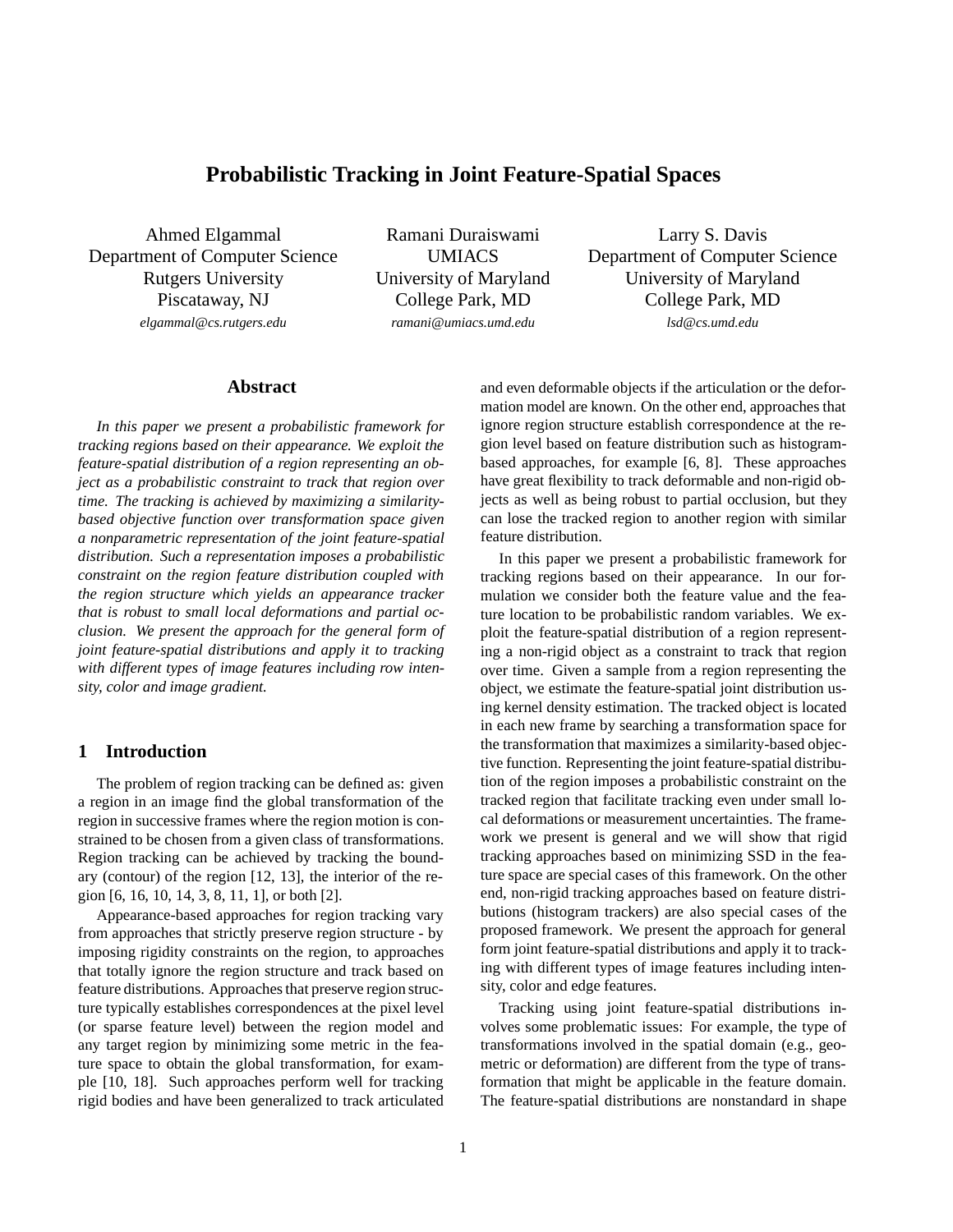and can be high dimensional, therefore they require a general approaches to handle the density estimation and an efficient computational framework. Also, typically, the features are correlated with their locations. The approach presented in this paper addresses these issues.

The structure of the paper is as follows: Section 2 presents the joint space representation and the tracking objective function and it's asymptotic behavior. Section 3 presents the region localization approach. Section 4 shows a tracking example using a synthetic target and studies some tracking issues. Section 5 shows example experimental results with different feature-spatial spaces. Finally, section 6 conclude the paper with a discussion about some important issues.

# **2 Representation**

### **2.1 Joint Distribution Representation**

Our objective is to model the feature-spatial joint probability distribution of a region. In rigid body tracking, the relative locations of the features are deterministic and the region undergoes certain geometric transformation, where the objective of the tracking is to find such transformation under the assumption of feature invariance (for example brightness invariance). In our formulation, we consider both the feature value and the feature location to be probabilistic random variables.

Let  $u(x)$  be a *d*-dimensional feature vector at image location  $x$ . We use image features in a general sense, so  $u$  can be image intensity, color, texture, edge features, wavelet filter response, etc. We use  $R$  to denote the region or a sample from the region interchangeably.

Let  $S = \{y_i = (x_i, u_i)\}_{i=1..N}$  be a sample from the target region R where  $x_i$  is the sample 2-dimensional location, and  $u_i = u(x_i)$  is a d-dimensional feature vector at  $x_i$ . S is a sample from the joint spatial-feature probability distribution  $P(X, U)$  of the region. Given, S, we can obtain an estimate of the probability of any point,  $(x, u)$ , in the joint space (assuming a discrete distribution) using multivariate kernel density estimation [17] as

$$
\hat{P}(x, u) = \frac{1}{N} \sum_{i=1}^{N} K_{\sigma}(x - x_i) G_{\kappa}(u - u_i)
$$
 (1)

where  $K_{\sigma}$  is a 2-dimensional kernel with a bandwidth  $\sigma$ and  $G_{\kappa}$  is a d-dimensional kernel with a bandwidth  $\kappa$ . The bandwidth in the spatial dimensions represents the variability in feature location due to the local deformation or measurement uncertainty while the bandwidth in the feature dimensions represent the variability in the value of the feature. We use the notation  $K_{\lambda}(t)$  to denote the d dimensional kernel  $\frac{1}{\lambda_1 \cdots \lambda_d} K(\frac{t_1}{\lambda_1}, \cdots, \frac{t_d}{\lambda_d})$ . Equation 1 gives an estimate of the joint probability density at any point in the  $d+2$  dimenthe joint probability density at any point in the  $d+2$  dimensional spatial-feature space sional spatial-feature space.

If the region  $R$  undergoes some geometric transformation to a new region R' where  $T(\cdot; a)$  is the inverse transformation from R' to R with parameters a such that  $R =$  $T(R'; a)$ , then we can obtain an estimate for observing a<br>certain feature  $u$ , at a certain location x using certain feature,  $u$ , at a certain location  $x$  using

$$
\hat{P}_a(x, u) = \frac{1}{N} \sum_{i=1}^{N} K_{\sigma}(T(x; a) - x_i) G_{\kappa}(u - u_i)
$$
 (2)

We can estimate the likelihood  $L(a)$  of the transformation  $T(\cdot; a)$  by sampling from the new region and integrating the joint probability estimates for  $P$  from  $(2)$ 

$$
L(a) \equiv L(R') = \int_{R'} \log \hat{P}_a(x, u)
$$
 (3)

## **2.2 Similarity Based Tracking**

Let  $P(y)$  and  $Q(y)$  be the probability distributions for R and  $R'$  respectively in the joint spatial-feature space. We can measure the similarity between the region  $R$  and the transformed region  $R'$  by measuring the similarity between the distributions  $P$  and  $Q$  using the Kullback-Leibler (cross entropy) information distance

$$
D(Q||P) = \int_{-\infty}^{\infty} Q(y) \log \frac{Q(y)}{P(y)} dy
$$
 (4)

where  $D(Q||P) \ge 0$  and equality holds when the two distributions are identical. This can be written as tributions are identical. This can be written as

$$
D(Q||P) = \int Q(y) \log Q(y) dy - \int Q(y) \log P(y) dy
$$
\n(5)

Since we sample from the transformed region, i.e., the samples  $y$  are drawn according to the joint density  $Q$ , the first term in equation 5 is (-1) times the entropy  $H(Q)$  of the transformed region. By the law of large number, the second term is the expectation given the sample Q of the log likelihood of the sample under the density  $P$ , i.e,

$$
\int Q(y)logP(y)dy \approx E_Q(logP(y))
$$

 $\cdot$ 

Therefore the second term is the likelihood function  $L(R')$ <br>defined in equation 3 defined in equation 3.

We can define a similarity-based objective function

$$
\psi(R') = -H(R') - L(R')
$$
 (6)

Equivalently we will write the objective function in terms of the transformation parameter vector  $a$ , since the choice of  $R'$  depends only on  $a$ 

$$
\psi(a) = -H(a) - L(a) \tag{7}
$$

Given this objective function, we can formalize region tracking as a search over the transformation parameter space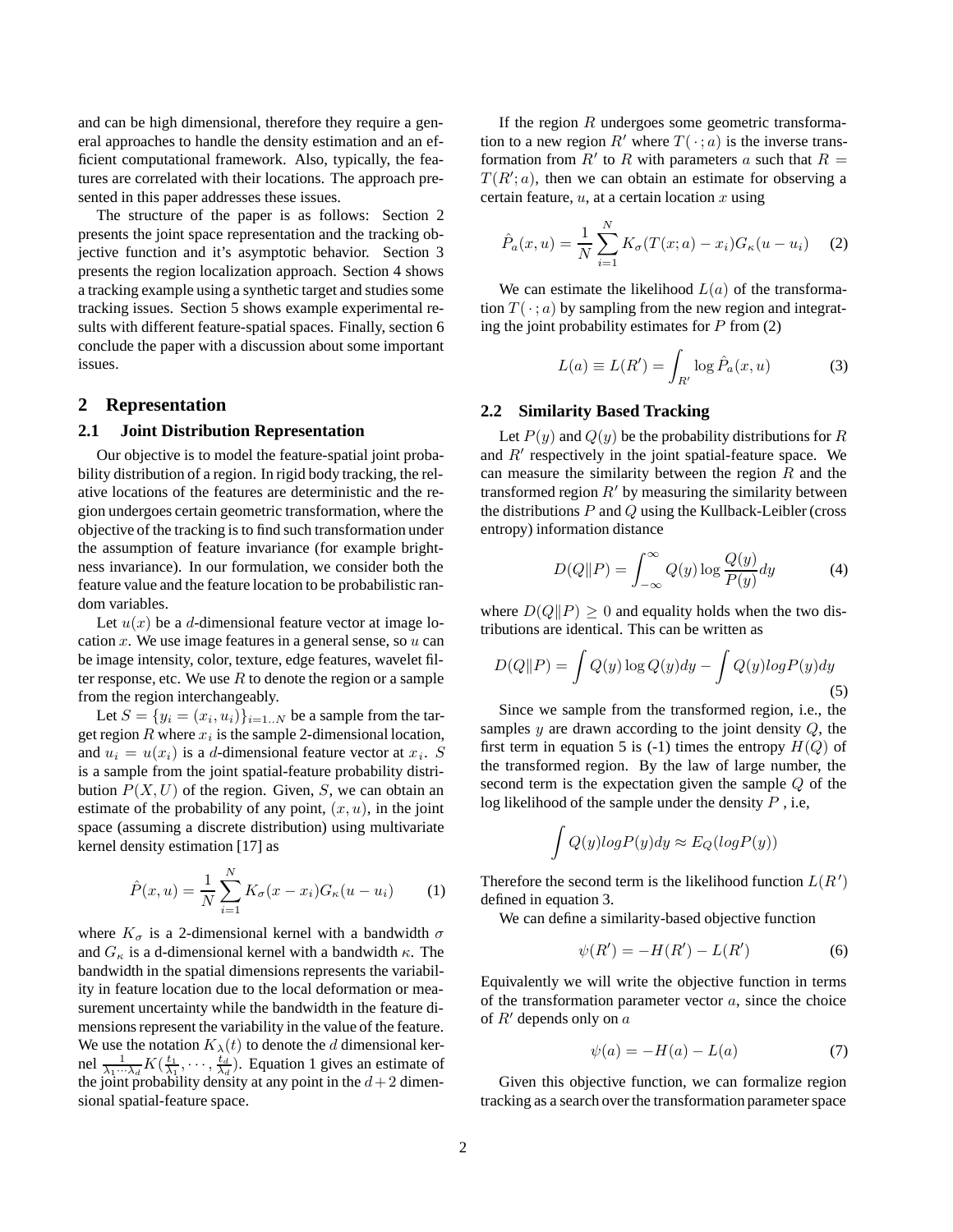for the parameter  $a_t^*$  that maximizes the similarity of the transformed region at time  $t$ 

$$
a_t^* = arg_a min\psi(a)
$$

The optimal hypothesis represents a local maxima in the parameter search space. The likelihood function as defined in equation 3 as well as the probability estimate in equation 2 are continuous and differentiable and, therefore, a gradient based optimization technique would converge to that solution as long as the initial guess is within a small neighborhood of that maxima.

### **2.3 Asymptotic Behavior**

The bandwidth of the spatial kernel represents the variability in feature location (for example, due to uncertainty in the measurement or due to local deformation). The spatial kernel acts as a weighting mechanism such that the expected feature value in a certain location depends on other feature in the neighborhood. To see the effect of changing the bandwidth of the spatial kernel  $K$  on the tracking formulation we consider here the extreme cases where the bandwidth is set to 0 or  $\infty$ 

### **2.3.1 Conversion to SSD Tracking**

Consider the case where  $\sigma = 0$ . In this case The spatial kernel reduced to a kronecker delta function

$$
k_{\sigma}(x-x_i) = \begin{cases} 1 & x = x_i \\ 0 & o.w. \end{cases}
$$

In this case the location of the features are deterministic and we have a collection of random variables representing the feature value at each of the locations  $x_i$ 's. Let us denote the feature value at location  $x_i$  by  $u(x_i)$ . Then, given the estimate of equation 1, the probability density function of the feature at  $x_i$  reduces to

$$
p_{x_i}(u) = \hat{P}(u|x_i) = \frac{\hat{P}(u, x_i)}{\hat{P}(x_i)} = G_{\kappa}(u - u_i)
$$

If we used a Gaussian kernel for  $G$ , the likelihood function of a certain transformation in 3 reduces to sum of squared distance (SSD)

$$
L(a) = \sum_{i} ||u(T(x_i; a)) - u_i||^2
$$

Therefore, in this case, the region tracking is mainly a search for the transformation that minimizes the sum of squared error given feature consistency constraints. This is similar to many rigid body tracking approaches such as [10, 18]

#### **2.3.2 Conversion to Histogram Tracking**

Now let us consider the other extreme where the bandwidth of the spatial kernel tends to  $\infty$ . In this case K becomes a flat kernel with infinite support, i.e.,  $K(\cdot) = c$  where c is a constant and the joint probability estimate of equation 1 reduces to

$$
\hat{P}(x, u) = \frac{c}{N} \sum_{i=1}^{N} G_{\kappa}(u - u_i) = c\hat{P}(u)
$$

which is an estimate the feature probability density function  $\hat{P}(u)$  using the kernel G. we can think of this as a histogram of the feature values smoothed with  $G$  . Therefore the tracking reduces histogram tracking where the objective is to find the transformation that yields a region with similar feature distribution and no rigidity constraint is enforced and therefore no structure is preserved such as the work of [6, 8]

In conclusion, the formalization provided in this paper is general. Changing the spatial kernel bandwidth provides a continuum between treating the locations of the features as deterministic (imposing rigidity constraint), i.e., template matching, and totally ignoring the spatial domain by tracking based on feature distribution only, i.e., histogram matching. Instead, the structure of the region is preserved in a relaxed manner based on the joint spatial-feature distribution.

### **3 Region localization**

#### **3.1 Likelihood Maximization**

Assume that the tracked region  $R$  undergoes a geometric transformation to region  $R'$  where  $T$  is the inverse transformation such that  $R = T(R'; a)$ . Let  $y' = [x' \ u']^t$  be sam-<br>ples from  $R'$  represented as  $2 + d$  dimensional vector and ples from R' represented as  $2 + d$  dimensional vector and,<br>similarly let  $u = [x, u]^t = [T(x', a), u']^t$  i.e., the sample similarly, let  $y = [x \ u]^t = [T(x'; a) \ u']^t$ , i.e., the sample<br>transformed with T. Given the transformation  $T(x;a)$  the transformed with T. Given the transformation  $T(x; a)$ , the<br>Iacobian matrix of T is a  $k \times 2$  matrix where k is the number Jacobian matrix of T is a  $k \times 2$  matrix where k is the number of the parameters in the transformation

$$
\nabla_a T(x; a) = \left[ \frac{\partial T(x; a)}{\partial a_1} \Big| \frac{\partial T(x; a)}{\partial a_2} \Big| \cdots \Big| \frac{\partial T(x; a)}{\partial a_k} \right]^t. (8)
$$

The gradient of the likelihood function  $L(a)$  as defined in equation 3 with respect to the parameter  $a$  is

$$
\nabla_a L(a) = \sum_{(x',u') \in R'} \nabla_a T(x';a) \cdot \frac{\nabla_x \tilde{P}_a(x',u')}{\hat{P}_a(x',u')} \tag{9}
$$

where  $\nabla_x P_a(x', u')$  is the gradient of the density estimate<br>with respect to the location x at sample point  $(x', u')$ with respect to the location, x, at sample point  $(x', u')$ .<br>For estimating the density gradient, we will cons

For estimating the density gradient, we will consider the general case where the feature is considered to be a continuous function over the spatial domain  $u(x) =$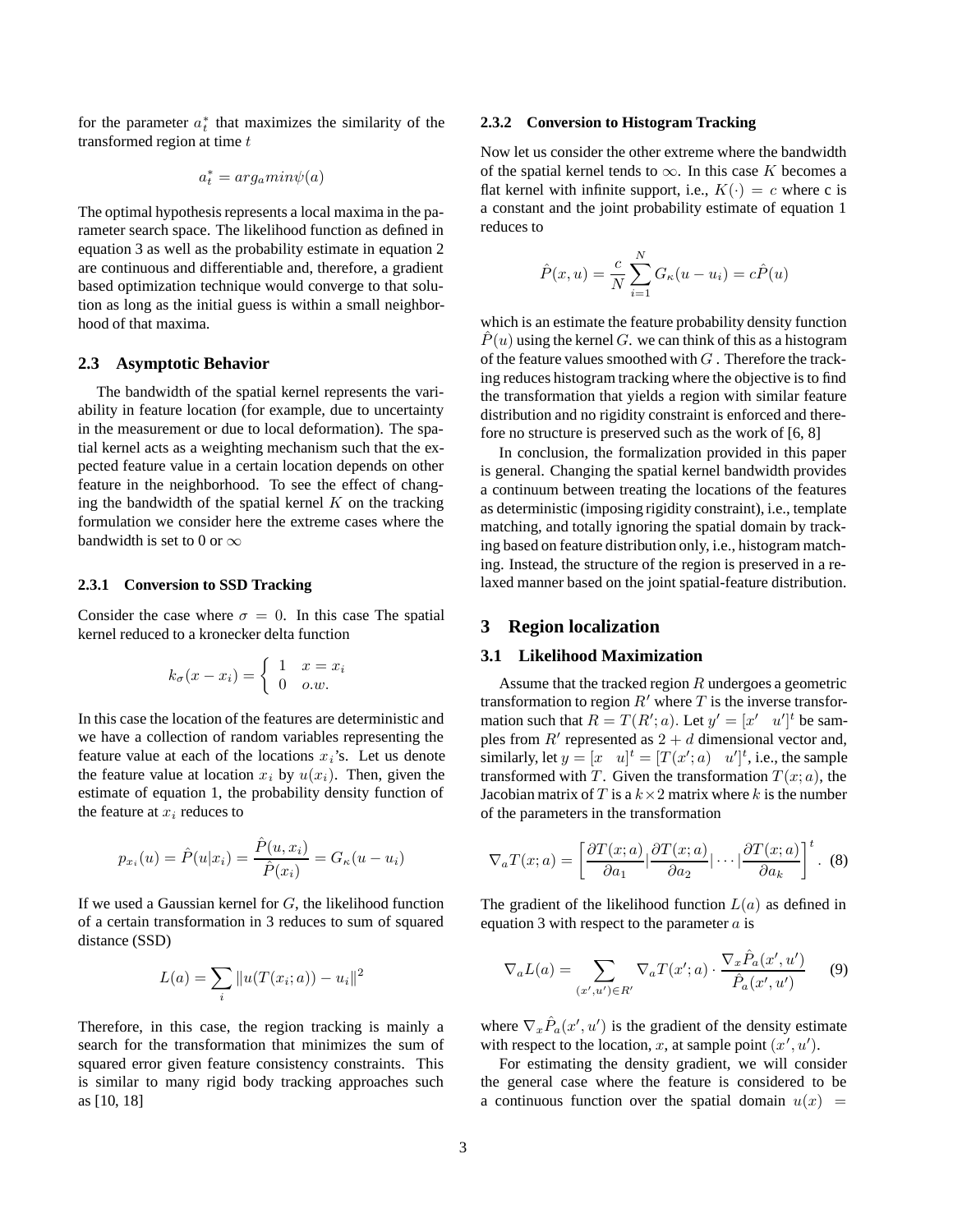$[u_1(x), u_2(x), \cdots u_d(x)]$ , then feature gradient with respect to the location x is the  $2 \times d$  matrix

$$
\nabla_x u(x) = \left[ \frac{\partial u_1(x)}{\partial x} \left| \frac{\partial u_2(x)}{\partial x} \right| \cdots \left| \frac{\partial u_d(x)}{\partial x} \right] \right] \tag{10}
$$

Given the estimate for the joint density  $\hat{P}_a(x, u)$  as defined by equation 2 where we use a Gaussian kernels<sup>1</sup> for both the spatial and feature kernels. For a Gaussian kernel  $K_{\sigma}(x)$  the derivative is  $K_{\sigma}(x) = -\frac{x}{\sigma^2} K_{\sigma}(x)$ . Therefore, the gradient of the density estimate is of the density estimate is

$$
\nabla_x \hat{P}_a(x', u') = \frac{-1}{N}.
$$
  
\n
$$
\left(\frac{1}{\sigma^2} \sum_{i=1}^N (x - x_i) \cdot K_{\sigma}(x - x_i) G_{\kappa}(u - u_i) \right.
$$
  
\n
$$
+ \nabla_x u \cdot \frac{1}{\kappa^2} \sum_{i=1}^N (u - u_i) \cdot K_{\sigma}(x - x_i) G_{\kappa}(u - u_i) \right)
$$
  
\n
$$
= \frac{-1}{N} \cdot \left( \sum_{i=1}^N K_{\sigma}(x - x_i) G_{\kappa}(u - u_i) \right).
$$
  
\n
$$
\cdot \left[ \frac{1}{\sigma^2} \left( x - \frac{\sum_{i=1}^N x_i K_{\sigma}(x - x_i) G_{\kappa}(u - u_i)}{\sum_{i=1}^N K_{\sigma}(x - x_i) G_{\kappa}(u - u_i)} \right) + \nabla_x u \cdot \frac{1}{\kappa^2} \left( u - \frac{\sum_{i=1}^N u_i K_{\sigma}(x - x_i) G_{\kappa}(u - u_i)}{\sum_{i=1}^N K_{\sigma}(x - x_i) G_{\kappa}(u - u_i)} \right) \right]
$$

The first term in the last equation is the density estimate and therefore

$$
\frac{\nabla_x P_a(x', u')}{\hat{P}_a(x', u')} = \frac{\left[\frac{1}{\sigma^2} \left( \frac{\sum_{i=1}^N x_i K_{\sigma}(x - x_i) G_{\kappa}(u - u_i)}{\sum_{i=1}^N K_{\sigma}(x - x_i) G_{\kappa}(u - u_i)} - x \right) \right]}{\left[ \frac{1}{\sigma^2} \left( \frac{\sum_{i=1}^N u_i K_{\sigma}(x - x_i) G_{\kappa}(u - u_i)}{\sum_{i=1}^N K_{\sigma}(x - x_i) G_{\kappa}(u - u_i)} - u \right) \right] (11)
$$

This can be written in the matrix form as

$$
\frac{\nabla_x \hat{P}_a(x', u')}{\hat{P}_a(x', u')} = \Gamma \cdot \Sigma \cdot M(y)
$$
\n(12)

where

$$
\Gamma = \left[ \begin{array}{cc} 1 & 1 \\ 1 & 1 \end{array} \right] \nabla_x u \tag{13}
$$

and  $\Sigma$  is a  $(d+2) \times (d+2)$  diagonal matrix with kernel

bandwidths in each spatial-feature dimensions

$$
\Sigma = \begin{pmatrix}\n\frac{1}{\sigma_1^2} & 0 & 0 & \cdots & 0 \\
0 & \frac{1}{\sigma_2^2} & 0 & \cdots & 0 \\
0 & 0 & \frac{1}{\kappa_1^2} & \cdots \\
\vdots & \vdots & & \ddots & \\
0 & 0 & & & \frac{1}{\kappa_d^2}\n\end{pmatrix}
$$
\n(14)

and  $M(y)$  is  $(d+2) \times 1$  vector

$$
M(y) = m(y) - y
$$

 $M(y)$  is the mean shift vector as defined in [9, 4, 6] and  $m(y)$  is the  $(2 + d)$  vector representing the sample mean using kernel  $K \cdot G$  [4]

$$
m(y) = m([x \quad u]^t) = \begin{pmatrix} \frac{\sum_{i=1}^{N} x_i K_{\sigma}(x-x_i) G_{\kappa}(u-u_i)}{\sum_{i=1}^{N} K_{\sigma}(x-x_i) G_{\kappa}(u-u_i)} \\ \frac{\sum_{i=1}^{N} u_i K_{\sigma}(x-x_i) G_{\kappa}(u-u_i)}{\sum_{i=1}^{N} K_{\sigma}(x-x_i) G_{\kappa}(u-u_i)} \end{pmatrix}
$$
\n(15)

Mean shift is a steepest-ascent like procedure but with variable steps that leads to fast convergence. It was shown in [6] that if the density gradient is on the form of  $m(y) - y$ where a convex kernel is used then this optimization procedure is guaranteed to converge to a stationary point satisfying  $m(y) = y$  which is the density mode.

Using the density gradient from equation 12, the likelihood function gradient as defined by equation 9 will be,

$$
\nabla_a L(a) = \sum_{(x',u') \in R'} \nabla_a T(x';a) \cdot \Gamma \cdot \Sigma \cdot M(y) \tag{16}
$$

This means that the sum of the mean shift vectors over the region  $R'$  is an estimate of the gradient of the likelihood function  $L(\cdot)$ . This formula shows how we can shift the parameters a in the parameter space to maximizes the likelihood by linear transformation from the joint feature-spatial space. It can easily be verified that if a sequence of successive steps maximizing the density, it will also maximizes the log-likelihood of the density and therefore would lead to the local maxima of the likelihood function.

### **3.2 Entropy Maximization**

As pointed out in section 2.2, the similarity between region R and  $R'$  defined by using the Kullback Leibler information distance depends on the entropy term  $H$  and a likelihood term L. For the likelihood term  $L(\cdot)$  in the objective function, it is sufficient to build a representation of the joint density of the original region once and use this representation to evaluate the likelihood of any new region. Unfortunately, for the entropy term, the entropy of any hypothesis region  $R'$  depends on the spatial-feature joint distribution  $Q$ 

<sup>&</sup>lt;sup>1</sup>Similar formulas can be derived with other kernels.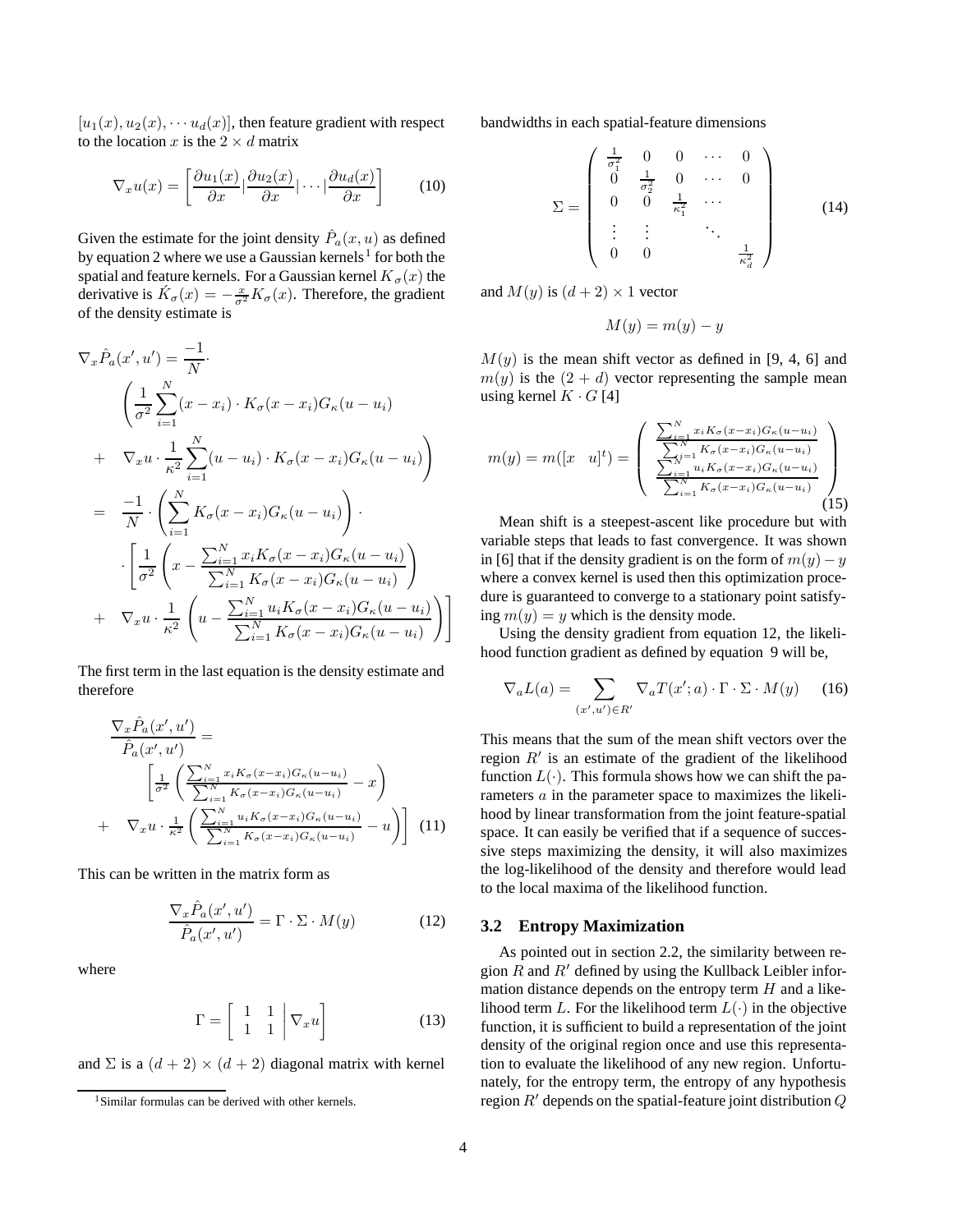of that region. Therefore it is required to compute a representation of such distribution for any new region hypothesis  $R'$ .

One way to estimate the entropy of a region is using empirical entropy estimation [19]. Two samples  $A$  and  $B$  are used, where A is used to estimate the density function and sample  $B$  is used to estimate the entropy using the density estimate obtained by A. Unfortunately, such an approach is computationally expensive if we consider that the entropy has to be computed for each new hypothesis region. Therefore, we use an approximation for the entropy as follows:

Let  $H(X, U)$  be the entropy of the spatial-feature joint distribution. By the chain rule  $H(X, U) = H(X) +$  $H(U|X)$ . For the case of dense features (intensity, color, etc.) we can assume that the samples from any region are taken uniformally over the spatial domain.  $H(X)$  will then be the same for any region hypothesis. Therefore, only  $H(U|X)$  is the relevant term in the maximization. To approximate  $H(U|X)$ , if we assume that the local distribution of the feature  $P(U|x)$  at point x can be approximated as a Gaussian distribution with mean  $\mu(x)$  and variance  $\gamma(x)$ , then the entropy will be

$$
H(U|x) = \frac{1}{2}\log(2e\pi\gamma(x))
$$

i.e, the local entropy depends on the local feature variance, which can be efficiently computed. Therefore the entropy of any region R can be computed as

$$
H(U|X) = \sum_{x \in R} \hat{P}(x)H(U|X=x)
$$

$$
= \frac{1}{2|R|} \sum_{x \in R} \log(2e\pi\gamma(x))
$$

and the gradient of the entropy using variance gradient is

$$
\nabla_x H(X, U) = \nabla_x H(U|X) = \frac{1}{2|R|} \sum_{x \in R} \frac{\nabla_x \gamma(x)}{2e\pi \gamma(x)}
$$

where the variance gradient can be computed from the feature gradient over a neighborhood  $N(x)$  around x as

$$
\nabla_x \gamma(x) = \frac{2}{|\mathbf{N}|} \left( \sum_{y \in \mathbf{N}(x)} u(y) \nabla_x u(y) - \mu(x) \sum_{y \in \mathbf{N}(x)} \nabla_x u(y) \right)
$$

The feature variance and its gradient need to be computed only once per frame which can be implemented efficiently.

### **4 Tracking Example**

In this section we present an example for tracking using the proposed framework to discuss some of the related issues. In this example we used grayscale image intensity as the feature. To study the tracker performance we generated



**Figure 1. Synthetic example: (a) Objective function surface. (b) Scatter plot for the entropy and the approximated differential entropy. (c) Objective function gradient. (d) pdf for both the background and synthetic target.**

a synthetic target that is similar in the feature distribution to the background. Figure 2 shows the tracked target which consists of two disks. All the pixels in the background as well as the target pixels are drawn from the same probability distribution which is shown in figure 1-d except that structure is imposed on the target. So, basically, trackers based on feature distribution only will fail to track such target. The intensity of each pixel in the target as well as the background is changing by randomly generating new intensities according to the mixture at each new frame. To emulate local deformation, the size of the internal disk is random at each frame which leads to large changes in the appearance of the object as can be seen from figure 2.

Figure 1-a shows the objective function surface which shows the local maxima corresponding to the target image location. Note that, because of the geometric symmetry of this particular synthetic target, there are four local maximums around the target which is not typically the case in real images. Figure 1-c shows the objective function gradient vectors. Figure 1-b shows the scatter plot between the target entropy and the approximated differential entropy as was presented in section 3.2. The scatter plot shows the correlation between the approximation using image variance and the actual entropy (which is calculated using 3D histogram in this case). Typically, the entropy approximation using image variance leads to a smooth entropy surface. Figure 2 shows some frames from the tracking results where the appearance of the target is changing as mentioned above. The error in the tracking was 1.667 pixels on aver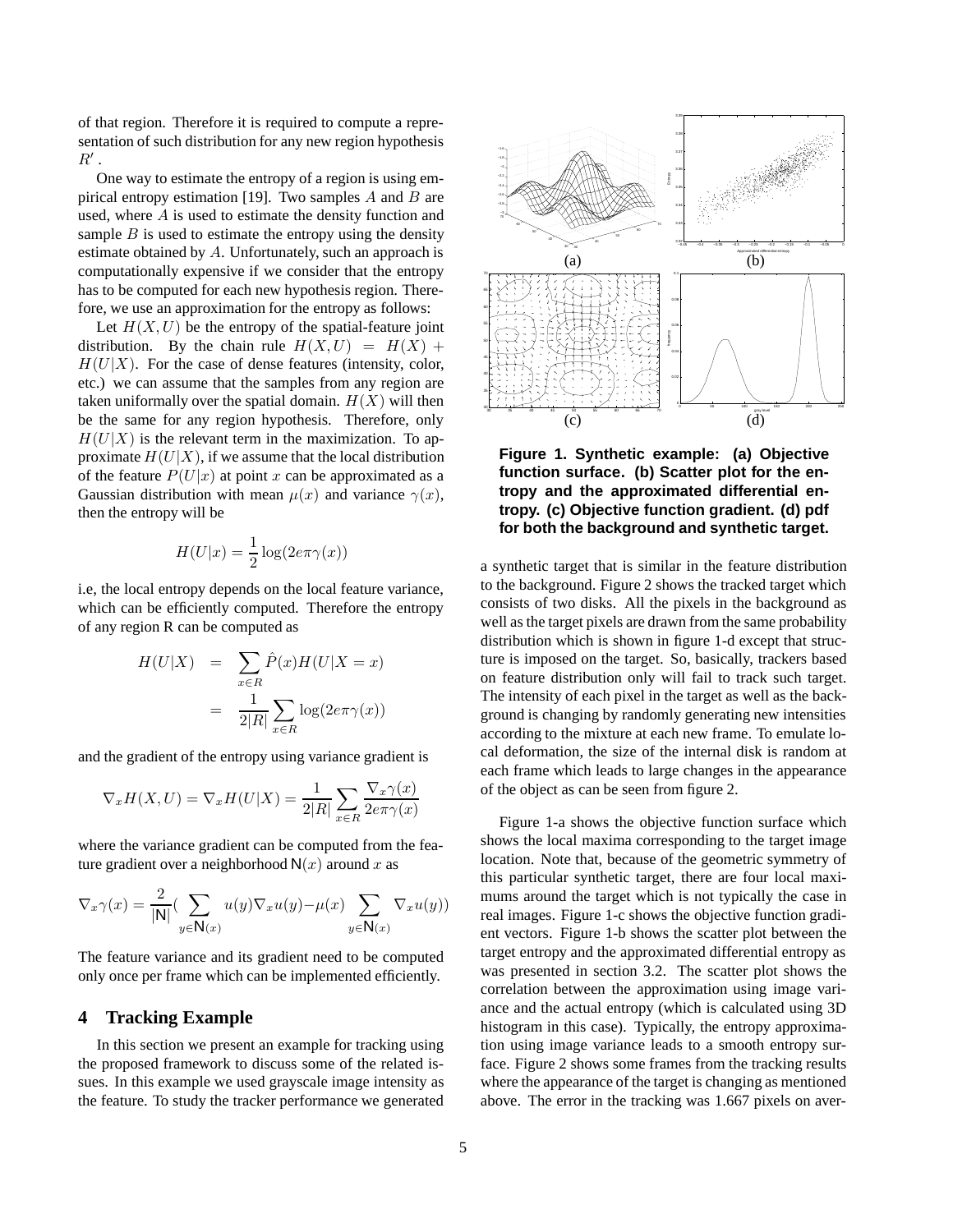age with spatial kernel bandwidth set to 2 and feature kernel bandwidth set to 1% of the feature spectrum.



**Figure 2. Tracking synthetic target**



**Figure 3. Effect of the spatial kernel bandwidth on the tracker. The tracking breaks as**  $\sigma \to 0$  (rigidity imposed) and as  $\sigma \to \infty$  (struc**ture ignored)**

To study the effect of the spatial kernel bandwidth,  $\sigma$ , on the tracking, we used different values for the bandwidth to track the synthetic target shown in figure 2. Figure 3 illustrates the relation between the selected spatial kernel bandwidth and the error in tracking for the synthetic target. The figure shows two important issues. First the asymptotic behavior: As was discussed in section 2.3, as the bandwidth decreases and approaches zero, the framework converges to a rigid body tracker that minimizes the SSD in the feature space and since our target is not rigid the tracker will lose the target under this bandwidth. In this experiment, with  $\sigma$  < 0.125 the tracker started to lose the target. On the other hand, as we increase the  $\sigma$  the tracker will converge to a feature distribution tracker (histogram tracker) that ignores the region structure. Since both the target and the background have the same feature distribution in this example, the tracker loses the target as well. In this experiment, the tracker lost the target with  $\sigma > 64$ . As a conclu-

6

sion, both rigid body tracker and histogram tracker will lose such target. The second issue that the figure shows is the tracker insensitivity to the choice of an optimal bandwidth. In the experiment, the tracker performed very well as  $\sigma$  varied from 0.5 to 8 with error within 5 pixels. This is because kernel density estimation yields, generally, good estimates of the density even if we varied the bandwidth within reasonable range around the optimal value which is typically unknown.

### **5 Experimented Results**

In this section we show some tracking results using different feature-spatial spaces.



**Figure 4. Tracking in gray-scale from a moving camera**

Figure 4 shows some tracking results using raw image intensity. In this case we used three dimensional featurespatial space (2D location and 1D intensity). The target was tracked over a 500 frame span taken at about 10 frames per second (320x240 images) with kernel bandwidths set to (2,2,1%). The tracker failed when the target changes his appearance. To test the robustness of the tracker under low quality images, we compressed this video using MPEG compression with compression ratios of 52:1, 105:1, 178:1 and 198:1. The tracker performance (in terms of time to failure) was 91%, 85%, 83% and 79% respectively compared to the uncompressed video. In this experiment, as well as all other experiments presented here, only one frame samples were used to represent the joint space.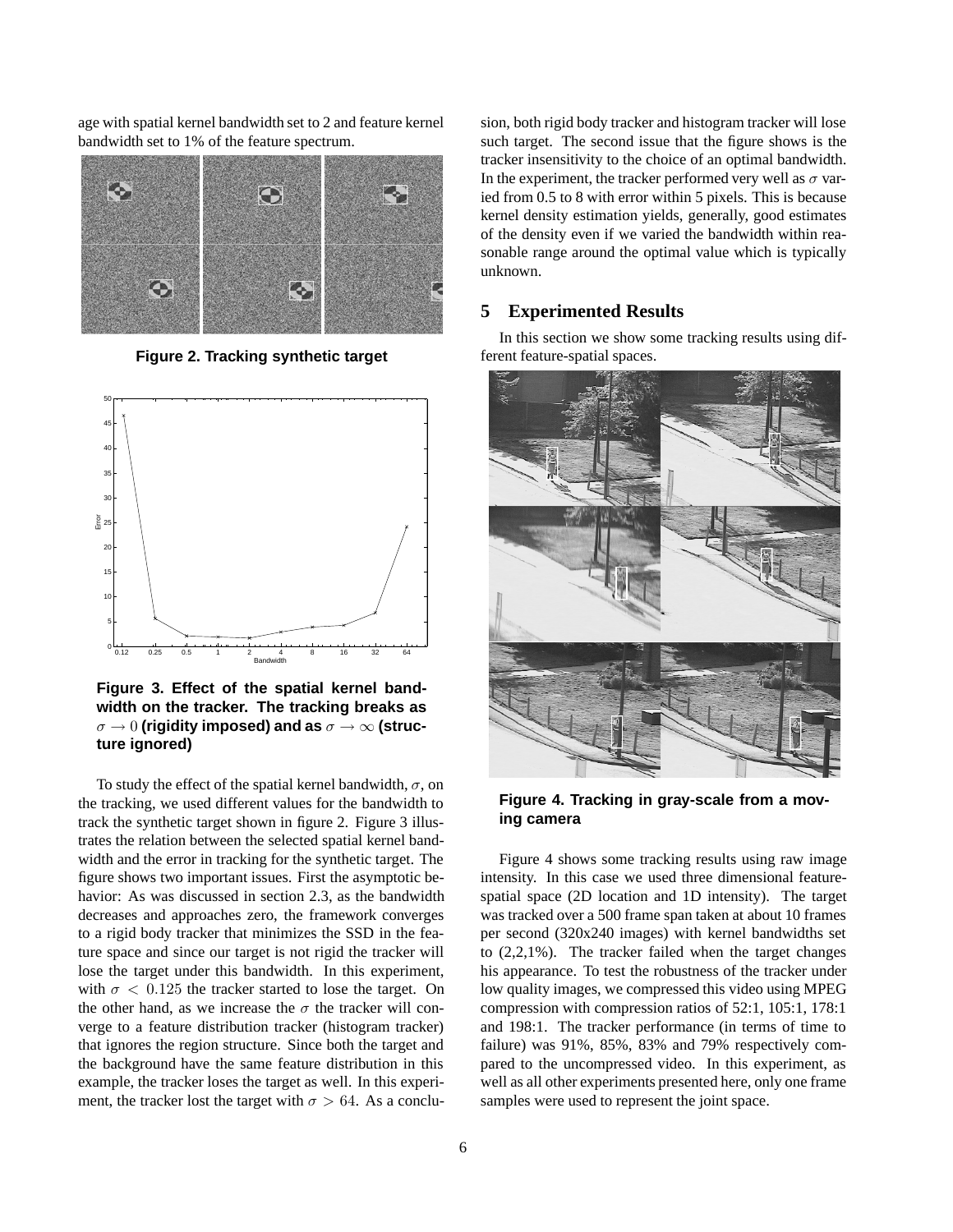

**Figure 5. Tracking under occlusion**

Figure 5 shows an example of tracking using color. In this case we used a four dimensional feature-spatial space (2D location and 2D chromaticity) with bandwidths (2,2,1% 1%) respectively. The sequence shows tracking where the target is partially occluded. We get similar tracking results when we used gray-scale as well as image gradient instead of color.

Figure 6,7 show tracking using edges represented as raw image gradient. In this case the feature-spatial space was four dimensional (2D image location and 2D image gradient) and therefore the invariant is the edge probabilistic structure of the region. In both cases, the joint space representation was obtained using only one frame with bandwidths  $= (2,2,10\%)$  for each dimension respectively. Figure 6 shows tracking of a face using image gradient over about 200 frame span with 320x240 images. Some of the traced faces are also shown in the figure which shows that the tracked face undergoes different variations in the pose and the tracker was successful in locating the target at each new frame even under this changes. Figure 7 shows tracking of a human at a distance using the same space. Here, also, the edge probabilistic structure is the invariant represented as a four dimensional feature-spatial space as the previous example. The tracker also performs well in this case in spite of the deformation in the appearance due to the walking. Note that the camera was moving in this sequence.



**Figure 6. Tracking based on image gradient**



**Figure 7. Tracking based on image gradient moving camera**

## **6 Discussion**

The framework presented in this paper is a general framework for estimating the geometric transformation that a region undergoes in a sequence of images by imposing probabilistic feature and spatial constraints. The geometric transformation represents a global constraint on the region motion while the feature values and feature locations represent local constraints on the region appearance and structure. We showed that the approach is general and its asymptotic behavior converges to either a rigid body tracker that preserves region structure. At the other end, it converges to feature distribution tracker that totally ignores the region structure. Therefore, the approach preserves the region structure constraint as it is tracked and, on the mean time, facilitates tracking under small local deformations. We presented some results of tracking using different features including image intensity, color and intensity gradient. The results shows that the approach is robust to partial occlusions and local deformations and small changes in target's pose. In general, it was found that the likelihood term in the objective function is the dominant term and the entropy variations is small with respect to the likelihood term.

One of the main advantages of the framework we present is that the objective function used is continuous and differentiable. The optimal target hypothesis represents a local maxima in the feature-spatial space as well as local maxima in the search space (by linear transformation). Therefore a gradient based optimization technique would converge to that solution as long as the initial guess is within a sufficiently small neighborhood of that maxima. We showed that maximizing the likelihood term, which is the dominant term, follows the mean shift procedure which guaranteed the conversion. The approach converges to the objective function maxima in few iteration (typically 2-5 iteration per frame.)

The framework presented in this paper can efficiently be implemented to run in real-time with low dimensional feature-spatial spaces. At each new frame, the computa-